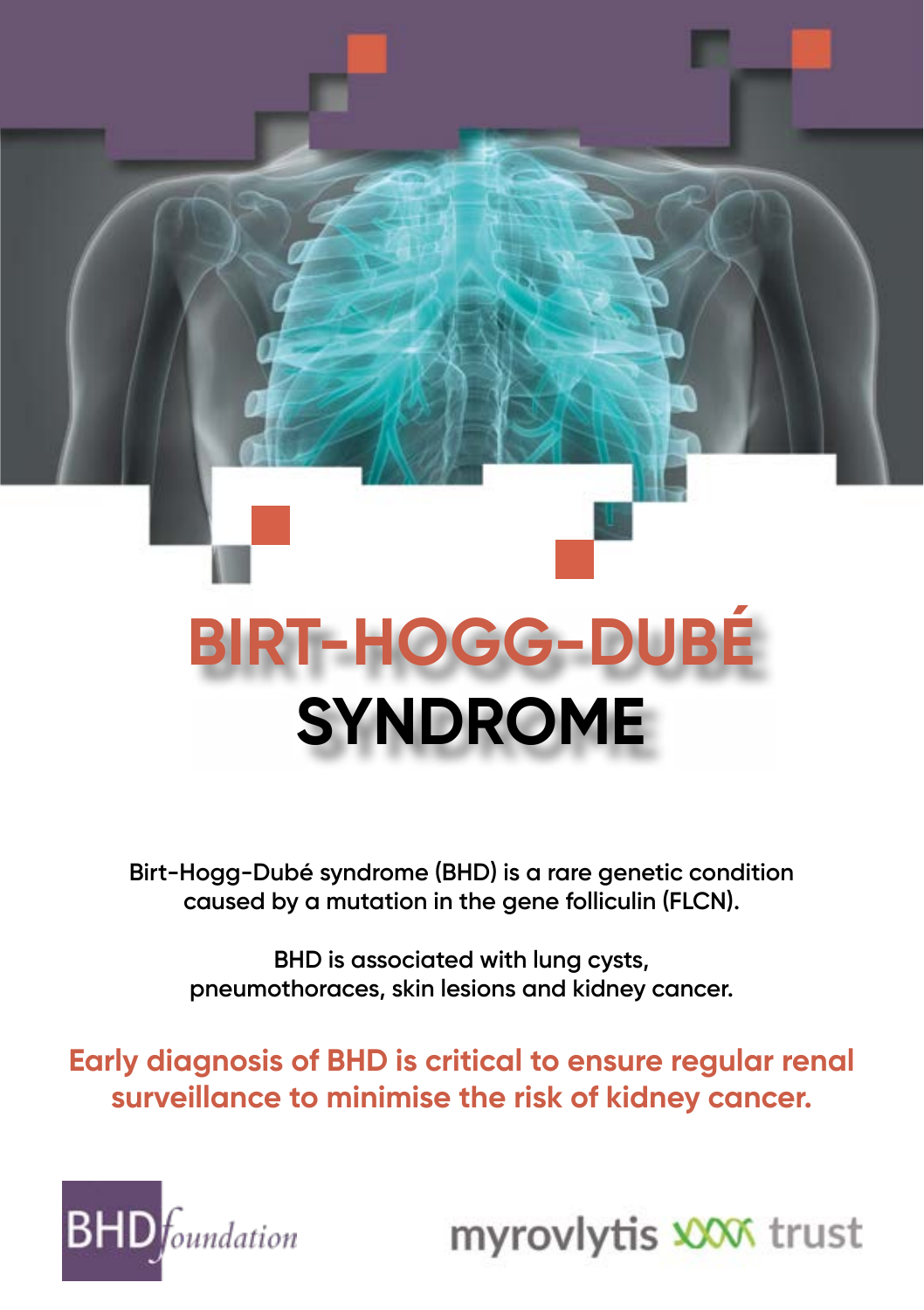### **THE SKIN**

**Cutaneous manifestations of BHD include fibrofolliculomas, trichodiscomas and acrochordons (skin tags), of which fibrofolliculomas are the most common.<sup>1</sup>**

**Fibrofolliculomas and trichodiscomas are 2-4 mm pale or flesh-coloured, smooth, dome-shaped papules that are mainly found on the face, neck and trunk; the age of onset is usually from 20 years.1**

**Patients may have very few skin lesions or hundreds, and due to the genetic aspect of this condition, they may increase in number over time.2**

**Photos show variation in number and size of fibrofolliculomas in four different people.** 



*Permission for publication of images was given by members of the BHD community.*  *REMEMBER:*

**Early diagnosis of BHD is critical to ensure regular renal surveillance to minimise the risk of kidney cancer.**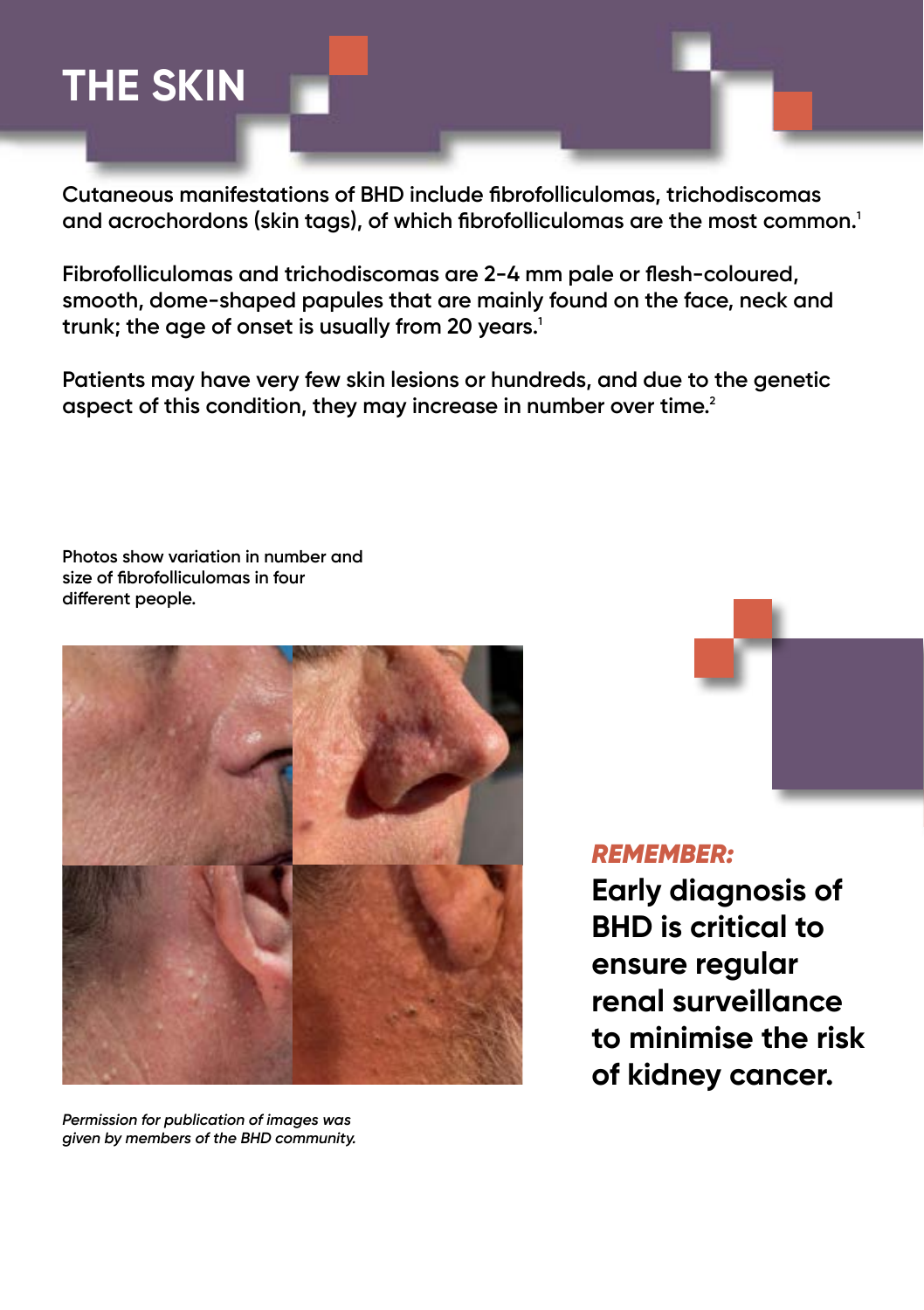### **THE LUNGS**

**BHD is the most common known genetic cause of familial pneumothorax, which is often the first symptom reported in a BHD patient in their 20s/30s .** 

**If someone presents with recurrent or a family history of pneumothoraces, always consider BHD.5**



**Coronal CT of a patient with BHD syndrome who had undergone a left-sided pleurectomy.7**

**Unless a BHD patient has a spontaneous pneumothorax, lung cysts are often an incidental finding on imaging. The most distinguishing feature of BHD-associated lung cysts is the basal predominance of the lesions.6**

**The cysts can vary in size from less than 1cm to several centimetres, and are irregular in shape but usually have visible, thin, uniform walls. The number of cysts found in BHD patients ranges from just a few to more than 400.**





**The most life-threatening complication of BHD is renal cell carcinoma, which occurs in about 25% of patients at an average age of 50 years (can occur in young people).<sup>3</sup> They can be bilateral and/or multifocal and can reoccur.** 

**Histologically, they are typically chromophobe, oncocytoma or a hybrid of the two, however clear cell carcinoma and papillary carcinoma have been reported.4**

**These tumours are normally slow-growing, therefore regular monitoring and removal once they reach 3 cm is critical to reduce the risk of metastatic disease.**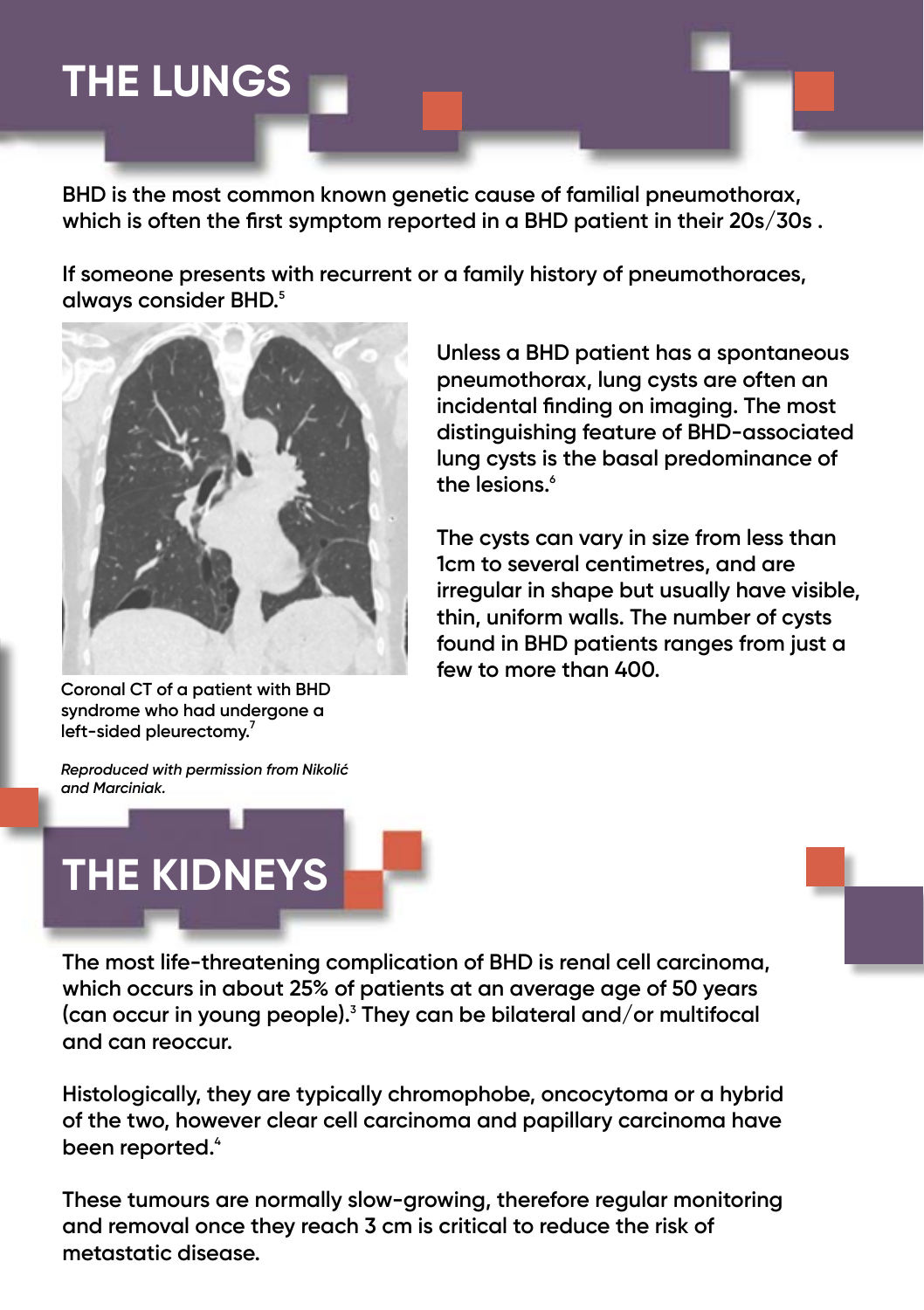## **DIAGNOSIS**

**There are no current, official diagnostic guidelines for BHD. Diagnosis of BHD relies on a combination of clinical evaluation, family history (autosomal dominant inheritance pattern) and genetic testing. Genetic testing for mutations in the FLCN gene should be performed where possible and can confirm over 90% of cases.** 

**If you suspect BHD, we recommend referring your patient for genetic testing at a local clinical genetics centre. Doctors or patients can also email us directly at contact@bhdsyndrome.org for advice on getting tested or finding a specialist.** 



**Scan the QR code for a list of clinic genetic services.** 

# **MANAGEMENT**

**There is currently no cure for BHD but with early diagnosis it is not normally life-threatening. Early diagnosis, regular surveillance for renal tumours and treatment of pneumothoraces are major aspects to consider in the management of BHD.8**

**However, treatment of a rare condition like BHD should go beyond care of only the physical symptoms. Clinicians should be aware of and consider the psychosocial aspects of having a rare condition.** 

**Doctors or patients can email us directly at contact@bhdsyndrome.org for further information about BHD, specialist care and support.**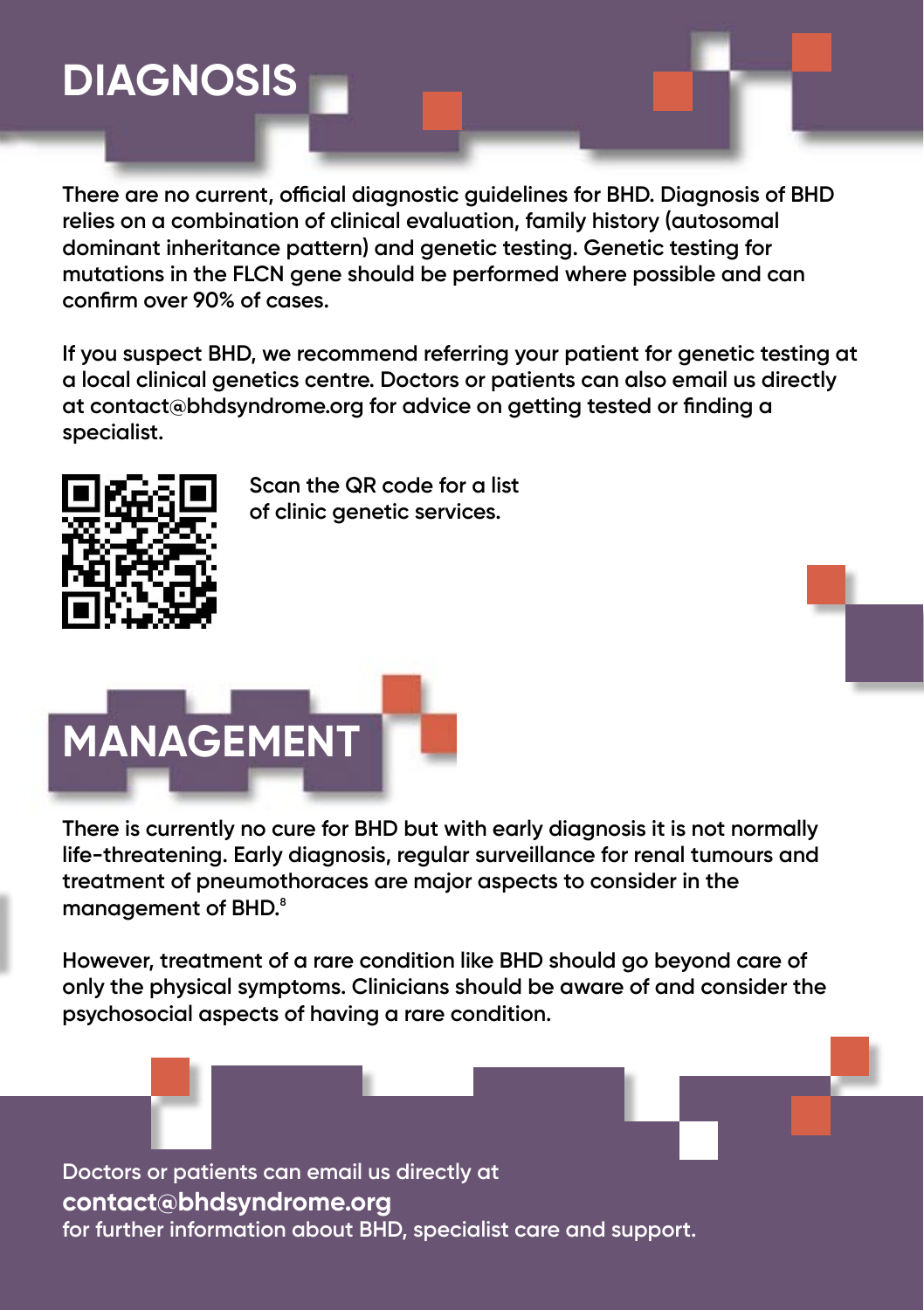

## **THINK BHD SYNDROME**

**Does your patient have any of the following?**



**Bilateral/multifocal renal tumors or young age of onset of renal tumors**



**History within family**



**Dome-shaped papules (fibrofolliculomas)**



**Spontaneous pneumothorax and/or predominantly basal cysts** 

*If you answer YES to any of the above* **it could be BHD.**